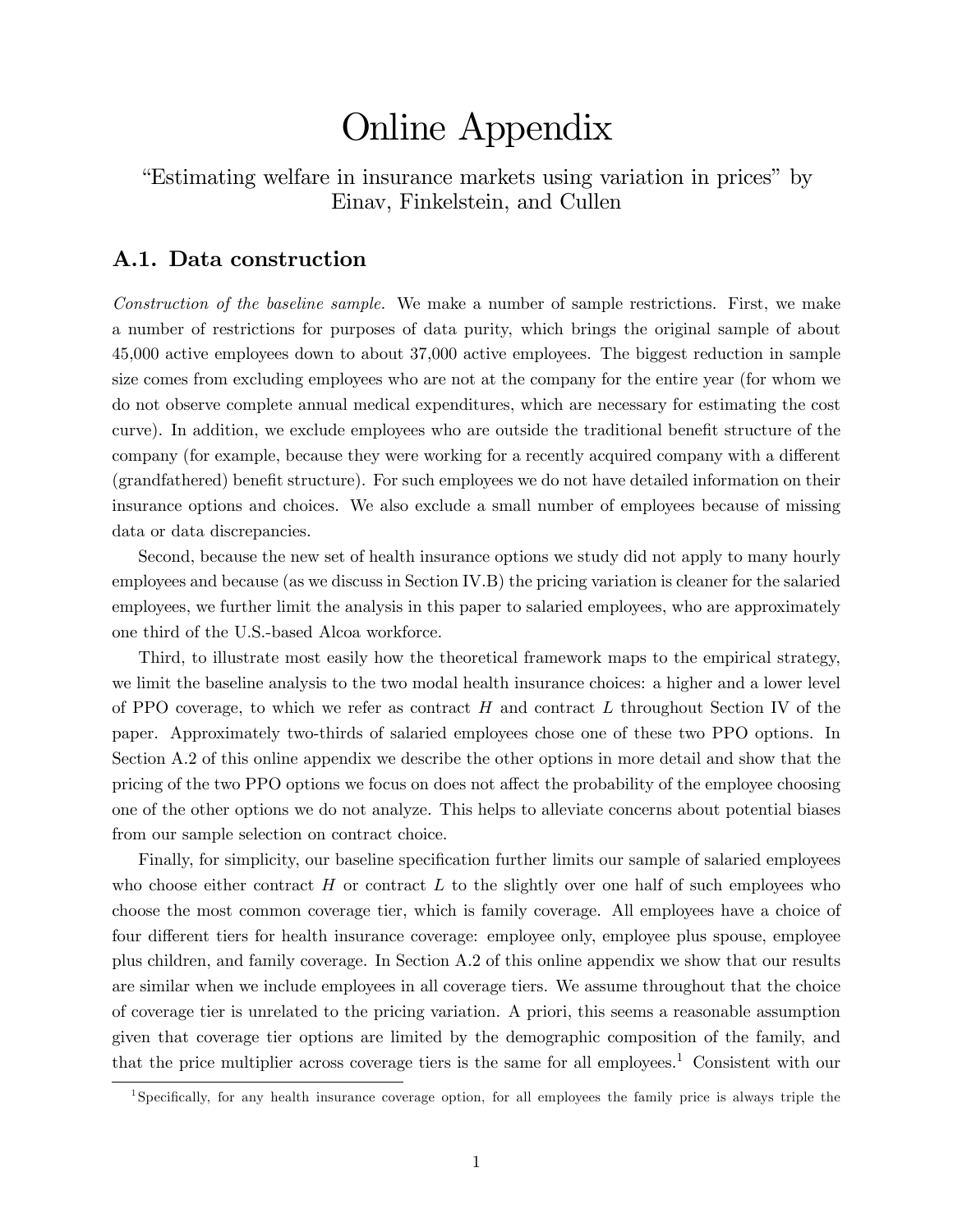assumption, we find that the (relative) price of contract  $H$  in the family coverage tier does not predict (either economically or statistically) which coverage tier the employee chooses (not shown).

Table A1 provides some descriptive statistics on the employees. Column (1) presents descriptive statistics for the sample of 37,000 active employees for whom we have complete data. Column (2) limits the sample to the approximately one third of the sample who are salaried employees. Column (3) makes the further (minimal) restriction to the salaried employees who face the new benefit design. Column  $(4)$  further limits the sample to employees who choose either contract H or contract  $L$ , and column  $(5)$  further limits the sample to those in family coverage. Column  $(5)$ represents our baseline sample that we use for most of the empirical analysis. Section A.2 of this online appendix presents analyses that use all coverage tiers (column (4)) and all coverage options  $\text{(column (3))}.$ 

For comparison, columns (6) through (8) of Table A1 present statistics from the 2005 March Current Population Survey (CPS) on characteristics of various types of full-time employees in the U.S. The principal (and unsurprising) finding is that Alcoa employees do not appear to be representative of any cut of full time employees in the U.S. We also compared the medical expenditures in our baseline sample to medical expenditure data from the 2004 Medical Expenditure Panel Survey (MEPS). Salaried employees in Alcoa tend to have about 50 percent lower medical expenditures than comparable individuals in the MEPS.<sup>2</sup> This may be because Alcoa salaried employees are healthier than the general population or that they tend to live in regions with lower healthcare costs.<sup>3</sup> Such comparisons underscore our statements that our empirical results should be viewed as an illustrative example of how our proposed approach can be applied, rather than as generalizable findings about the employer-provided health insurance market in the U.S.

Construction of incremental costs. One of the key variables in our analysis is the insurer's incremental costs  $c_i$ . This is defined as  $c(m_i; H) - c(m_i; L)$ , where  $c(m_i; j)$  is the cost to the insurer from covering medical expenditures  $m_i$  under contract j. We note that medical utilization  $(m_i)$  is held fixed in the construction of  $c_i$ , so there is no estimation involved in the process.

The construction of  $c_i$  requires detailed knowledge of each plan's benefits as well as individuals realized medical claims. We obtained the former from reading each plan coverage details and verifying them with the actual reimbursements we observe in the data. The latter is part of our data, which include detailed information about every single claim made by Alcoa employees during 2004. For each claim we know the claim date, the claim amount, how much of it was reimbursed by Alcoa, and how much was paid out of the insured's pocket. For the latter we also know whether it was applied to the annual deductible or was part of a coinsurance. We also know whether each

<sup>&</sup>quot;employee only" price, 1.58 times the "employee plus children" price, and 1.43 times the "employee plus spouse" price.

<sup>&</sup>lt;sup>2</sup>Specifically we focus on MEPS observations on individuals with full-year coverage by employer-provided health insurance, and we try to reweight observations to adjust for age and gender.

<sup>&</sup>lt;sup>3</sup>In addition to the non-representativeness of health expenditures in our Alcoa population, we further note that our cost variable is a complicated non-linear transformation of total cost, which is perhaps even more context-specific (as the transformation depends on the particular features of the plans we study).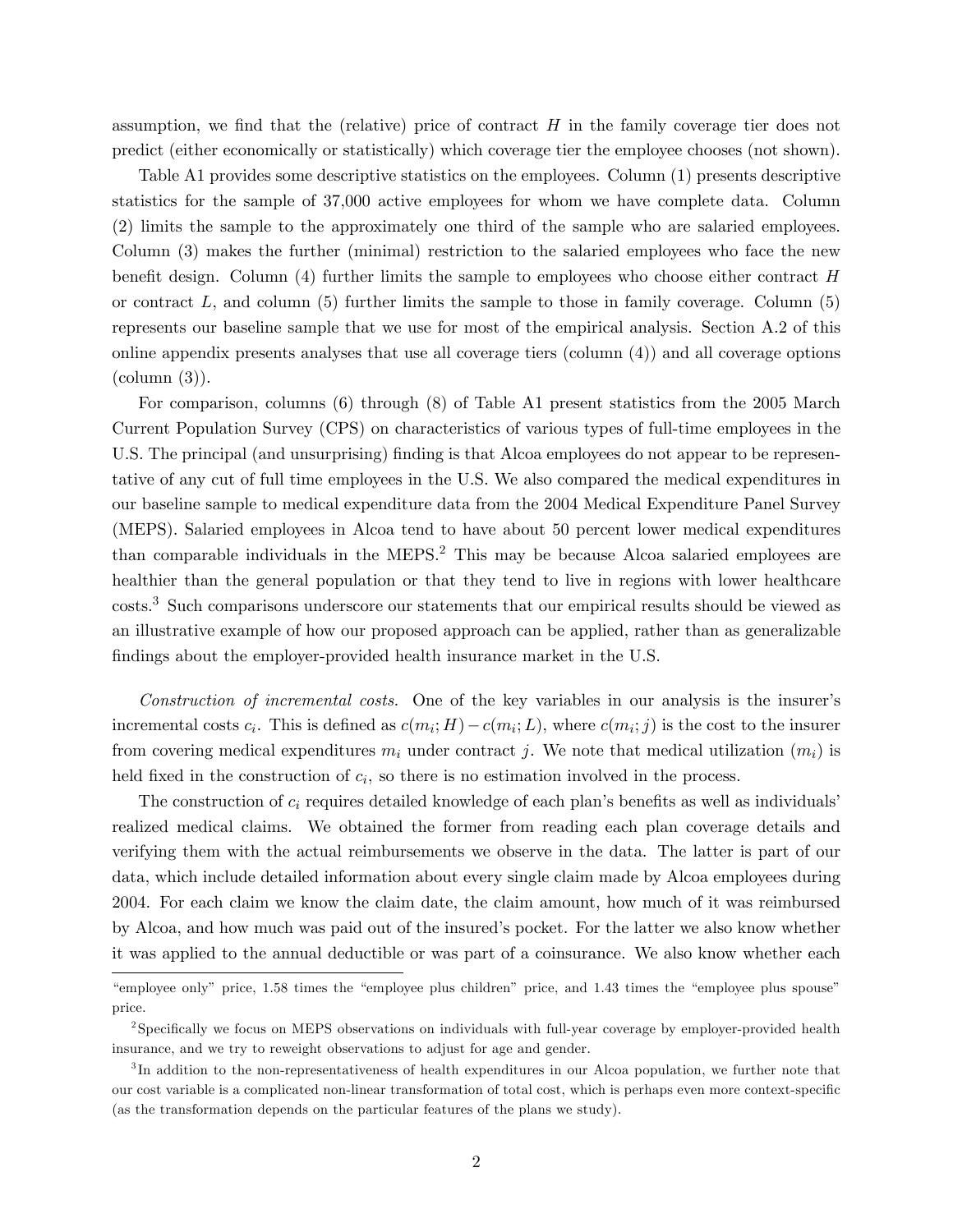claim was associated with in-network or out-of-network care, and additional medical details which are less relevant for the construction of  $c_i$ .

To construct  $c_i$  we simply "run" the observed set of claims for each covered employee (and his dependents) through the reimbursement rules twice. Once by applying the rules of contract H and once by applying the rules of contract  $L$ . A key feature of our setting which facilitates this construction is that the two contracts we focus on vary only in their employee cost-sharing rules. Alcoa is the direct insurer of both plans, and the plans are identical in all other features, such as the network definition and the benefits covered. As a result, we do not have to worry about differences between contracts  $H$  and  $L$  in plan features that might differ in unobservable ways across employees (for example, differences in providers or provider prices, the relative network quality, and so forth). In particular, this implies that a set of claims submitted under one contract would be eligible (and identical) claims under the other contract. Once we have "run" the claims for each employee for each contract, we have obtained  $c(m_i; H)$  and  $c(m_i; L)$ , and the difference is our constructed variable  $c_i$ .

Applying the plans' rules is fairly simple, although certain issues require some care. One such issue is whether a claim was made in network or out of network, since different deductible and cost sharing rules would apply (see Figure III). A second issue is related to preventive care. Alcoa provides full coverage (with zero out-of-pocket payments) for various preventive treatments, including periodical exams, well baby, etc. It is therefore important to know whether claims are associated with preventive-related services, since cost sharing rules do not apply to such claims. A third issue, which is typical of most health insurance plans, is the interaction between an individual deductible and a family deductible (as well as analogous issues regarding individual and family out-of-pocket maximums). In our data, the family deductible is always twice the individual deductible. For a family with more than two covered individuals, it is therefore important to account for the interaction among family members, as the cost sharing rules would vary depending on how the spending is distributed among the family members. That is, a given individual in a family can exhaust his deductible either by spending his individual deductible or by having the cumulative spending of other members of the family reach the family deductible. In the construction of  $c_i$ , we therefore need to account for the composition of spending within the family.

Fortunately, the data are quite detailed and the plan rules are fairly simple (despite the above issues), allowing us to calculate  $c(m_i; j)$  with a great deal of accuracy. Indeed, our calculated reimbursements (based on our application of the plan rules) and the actual reimbursements observed in the data are almost the same. For example, for individuals with contract  $H$  the correlation between their actual (observed) share of out-of-pocket spending (out of total expenditure) and our constructed share is over 0.97. The same is true for contract  $L$ , or when we correlate levels of expenditures instead of shares. Recall that we still need to apply our construction, because for each individual we only observe the actual reimbursement for the contract he chose, while the second element of  $c_i$  is always a counterfactual. For consistency, we never use the actual reimbursement and always compute  $c_i$  by constructing both elements,  $c(m_i; H)$  and  $c(m_i; L)$ .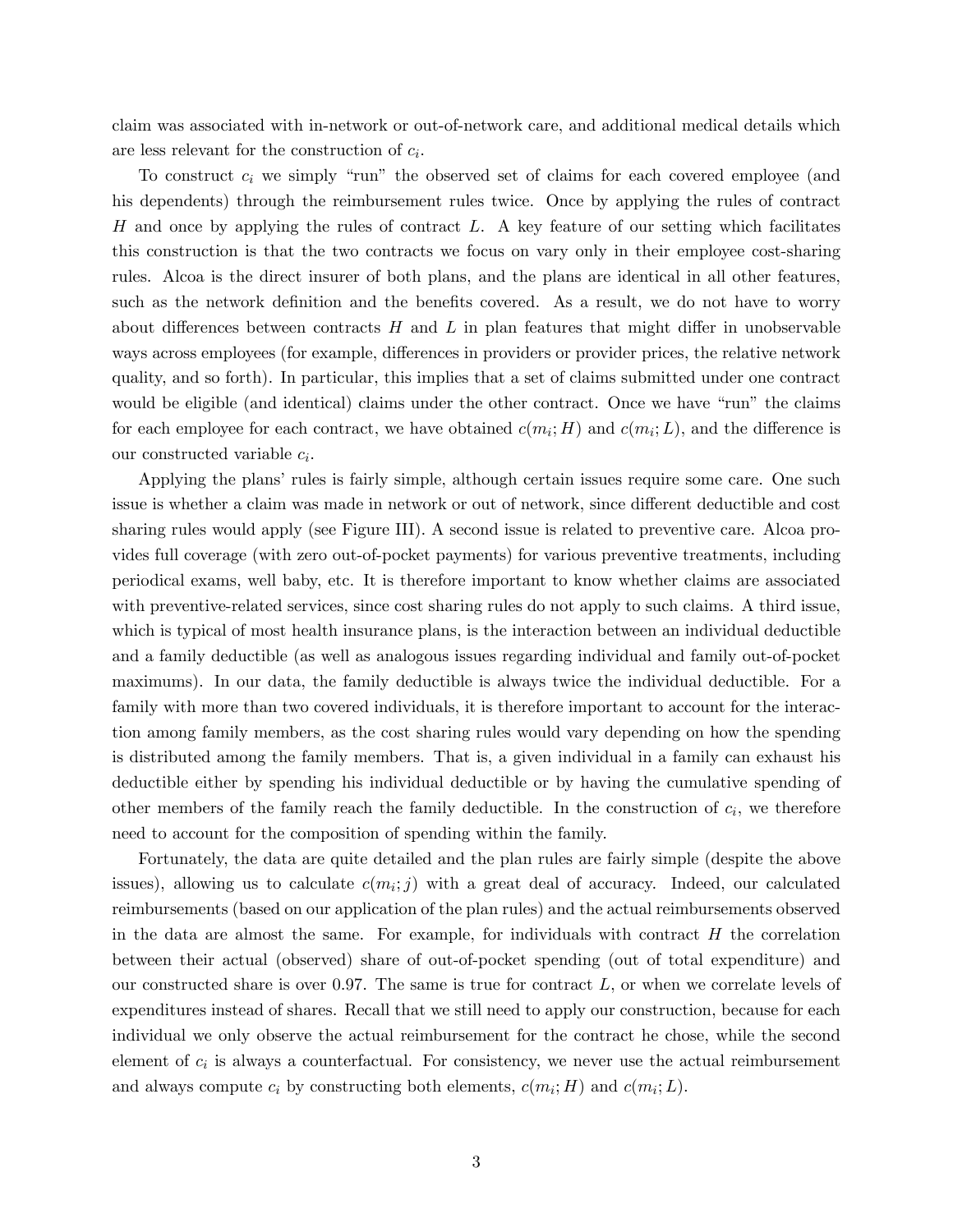## A.2. Robustness of the baseline estimates

In this section we explore the sensitivity of our welfare estimates to a number of alternative specifications. Our overall Önding is that the magnitude of the various welfare estimates discussed in the paper  $-\neq$  even those that involve extrapolation considerably out of sample  $-\neq$  qualitatively similar across a range of alternative specifications. In particular, across various alternative specifications, the welfare gain from a price subsidy that achieves the efficient price is always substantially below the social cost of the required price subsidy. Similarly, the welfare loss from competitive pricing when choice over contracts is allowed is always lower than the welfare loss from mandatory coverage by contract  $H$ , and the welfare cost of competitive pricing is always less than 10 percent of the total surplus that could be generated from efficient pricing. In the end of this section we also address possible concerns regarding sample selection.

Functional form and theoretical restrictions on the demand curve. Table A2 summarizes some of the sensitivity analyses. Panel A summarizes the implied welfare implications of each specification. For completeness, Panel B shows the corresponding parameter estimates from each specification (which are used to derive the welfare estimates shown in Panel A). In the interest of brevity we focus our discussion primarily on the robustness of the resultant welfare estimates (columns (6) through  $(8)$  of Panel A), which are our main interest. The first row of Table A2 presents the results from our baseline specification reported in the main text (see Table III). Subsequent rows report results from a single, specified departure from this baseline.

Rows 2-5 in Table A2 explore the sensitivity of our results to our functional form assumptions. Row 2 shows the results from our baseline specification are quite similar if we estimate a probit for the demand equation rather than a linear demand. Unrestricted quadratic demand (not reported) behaves very badly out of sample and is therefore not shown (but in row 5 we report and discuss a restricted specification that includes a quadratic demand curve). As can be seen in Figure V, the linear specification fits the cost data well. $4$ 

We also experimented with imposing restrictions on the demand curve that are implied by basic price theory. Willingness to pay is (theoretically) bounded from above at \$1,500 (the maximum possible out-of-pocket savings from contract  $H$ ; see Figure III) and (theoretically) bounded from below by 0 (any rational individual should always prefer more coverage to less if the former is offered for free). Our baseline demand estimate (Table  $A2$ , row 1) satisfies the first constraint (the share of contract  $H$  becomes 0 at a price of \$1,350), but not the second. At a price of 0, the share of contract H is only 0.94.<sup>5</sup> The results in row 3 show that constraining the share of contract H to be 1 when price is 0 does not noticeably affect our welfare estimates. Row 4 shows the results are

<sup>&</sup>lt;sup>4</sup>We explored alternative functional forms for the cost curve, such as a quadratic, log-log, and log-linear functions. Not surprisingly, the results (not shown) were very similar in sample. However, curvature (concavity in particular) in the estimated AC curve sometimes led to out-of-sample predictions that were difficult to interpret (such as nonmonotone MC curve). Given all these hard-to-interpret predictions were driven by out-of-sample predictions from an ad hoc functional-form extrapolation, we prefer to simply reject such extrapolations and focus our discussion on those extrapolation that seem to "better behave" (out of sample).

<sup>&</sup>lt;sup>5</sup>One reason why we may estimate demand below 1 for a price of 0 is that our functional form assumption of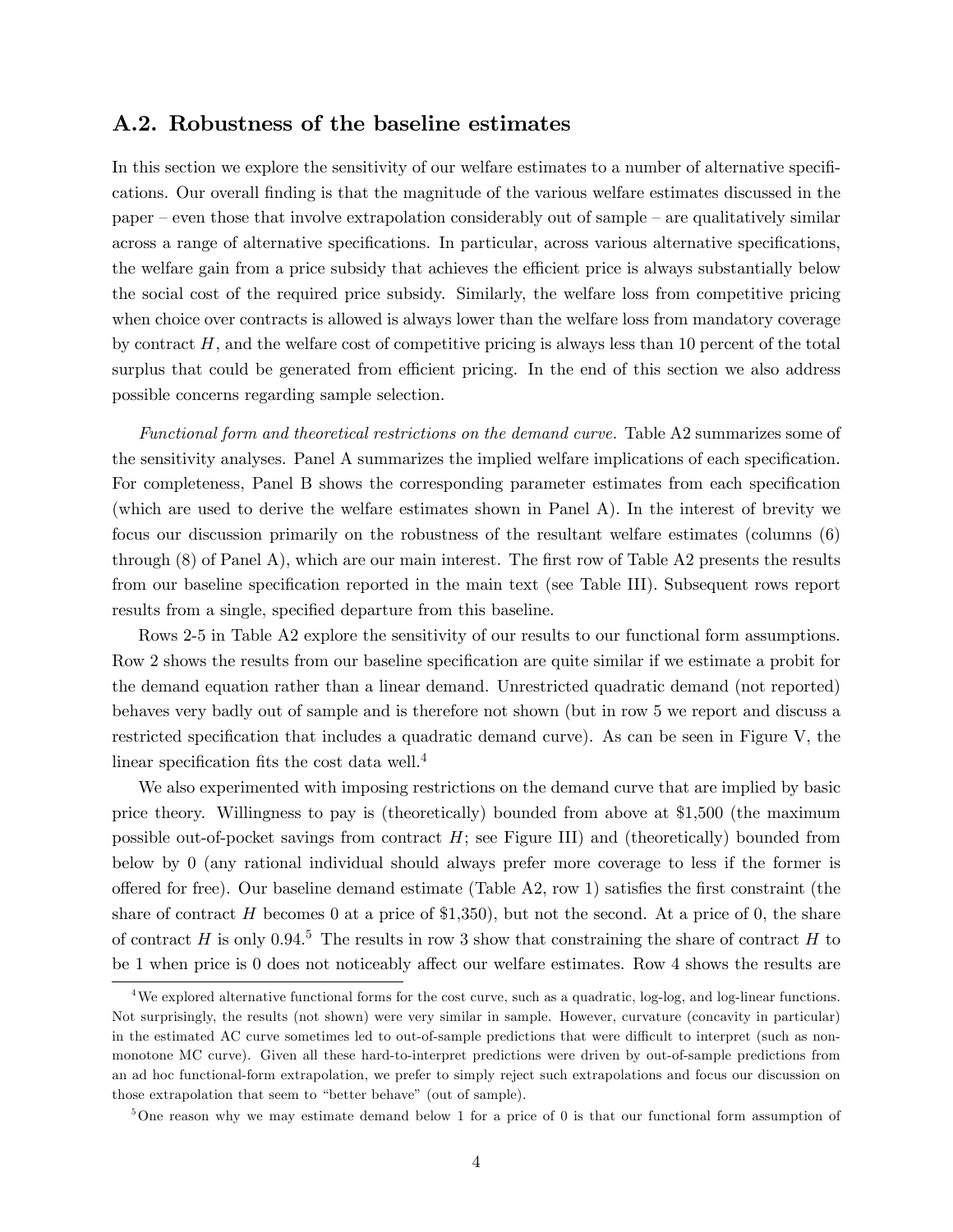also similar if we impose the constraint that willingness to pay is bounded at \$800, which may be a more reasonable upper bound in practice than the theoretically possible  $$1,500$ .<sup>6</sup> Row 5 estimates a quadratic demand curve, imposing both the  $(1, \$0)$  and the  $(0, \$800)$  constraints on  $(Q, P)$ , and again resulting in welfare estimates that are quite stable.

Tax treatment of employee premiums. We also considered the sensitivity of our results to the tax treatment of employee contributions to health insurance and to out-of-pocket medical expenditures. Employee premium contributions are made pre-tax. Employees can pay their out-of-pocket medical spending pre-tax as well, by contributing to a Flexible Spending Account (FSA). If all out-ofpocket expenses were paid pre-tax, the tax treatment of employee premiums and employee medical spending would be symmetric, and ignoring the tax subsidy to employee premiums (as we do in our baseline specification) would be appropriate. However, in practice, less than a quarter of Alcoa employees contribute to an FSA. It is of course unclear whether employees who do not take advantage of the tax subsidy to out-of-pocket medical spending offered by FSAs are cognizant of the tax subsidy to employee premiums. However, to investigate the sensitivity of our findings to the tax subsidy, we consider the effect on our estimates of assuming that all employees (including those who contribute to FSAs) make their health insurance choices based on the pre-tax price.<sup>7</sup> We calculate the average tax subsidy (i.e. one minus the average marginal tax rate) for our sample to be 65 percent.<sup>8</sup> In row 6 we therefore re-estimate the baseline specification with the price variable in both the demand and cost equations multiplied by 0.65. Once again the core welfare estimates are

 $6,61,500$  out-of-pocket savings from contract H is only possible if the covered family members spend enough innetwork and out-of-network to hit the (separate) out-of-pocket maximums. In practice, this never occurs. Indeed, none of the employees in our sample hits the out-of-pocket maximum out-of-network and only about 1 percent hits the in-network out-of-pocket maximum. A potentially more reasonable constraint therefore is that willingness to pay for contract H should not exceed \$800, which is the reduction in out-of-pocket expenditures associated with contract H if the family spends more than the deductible in-network and more than the deductible out-of-network but less than the amount that would cause them to hit the out-of-pocket maximum (see Figure III).

<sup>7</sup>We do not observe in the data which individuals participate in the FSA.

<sup>8</sup>The tax subsidy is given by  $(1 - \tau_f - \tau_s - \tau_{ss} - \tau_{mcr})$  where  $\tau_f$  is the federal marginal tax rate,  $\tau_s$  is the state marginal tax rate,  $\tau_{ss}$  is the marginal Social Security (FICA) payroll tax on the employee, and  $\tau_{mc}$  is the marginal Medicare payroll tax on the employee. We estimate these marginal tax rates using the NBER's TAXSIM model, which takes as inputs the major determinants of marginal tax rates and computes the various marginal rates just mentioned. Many of the required data elements (or reasonable proxies for them) are available in our companyís data, including annual wage and salary income, state, marital status, number of dependents and ages of family members. We assume all employees with family coverage Öle jointly and do not itemize. We impute wage and salary income of spouse, property income, and dividend income based on the ratio of each of these variables to own income for the sample of full time, white collar manufacturing employees in the March CPS; we pool the 2004-2007 March CPS to increase sample size (Table A1, column (8) presents descriptive statistics for this sample in the March 2005 CPS). All other inputs required by TAXSIM are assumed to be zero. For more information on TAXSIM, see www.nber.org/taxsim.

linear demand is not appropriate for extrapolating this far out of sample. Another possible explanation may be that contract L was the default option in 2004. We suspect that default may be less important in our setting than in others because 2004 was the first year in which the new benefits were offered. These new benefits came with much effort by Alcoa to advertise and explain the new options to its employees, making it likely that most individuals were <sup>a</sup>ctive" choosers. Moreover, it is possible to have a model of defaults in which our welfare anlaysis is unaffected. We discuss this in a little more detail below.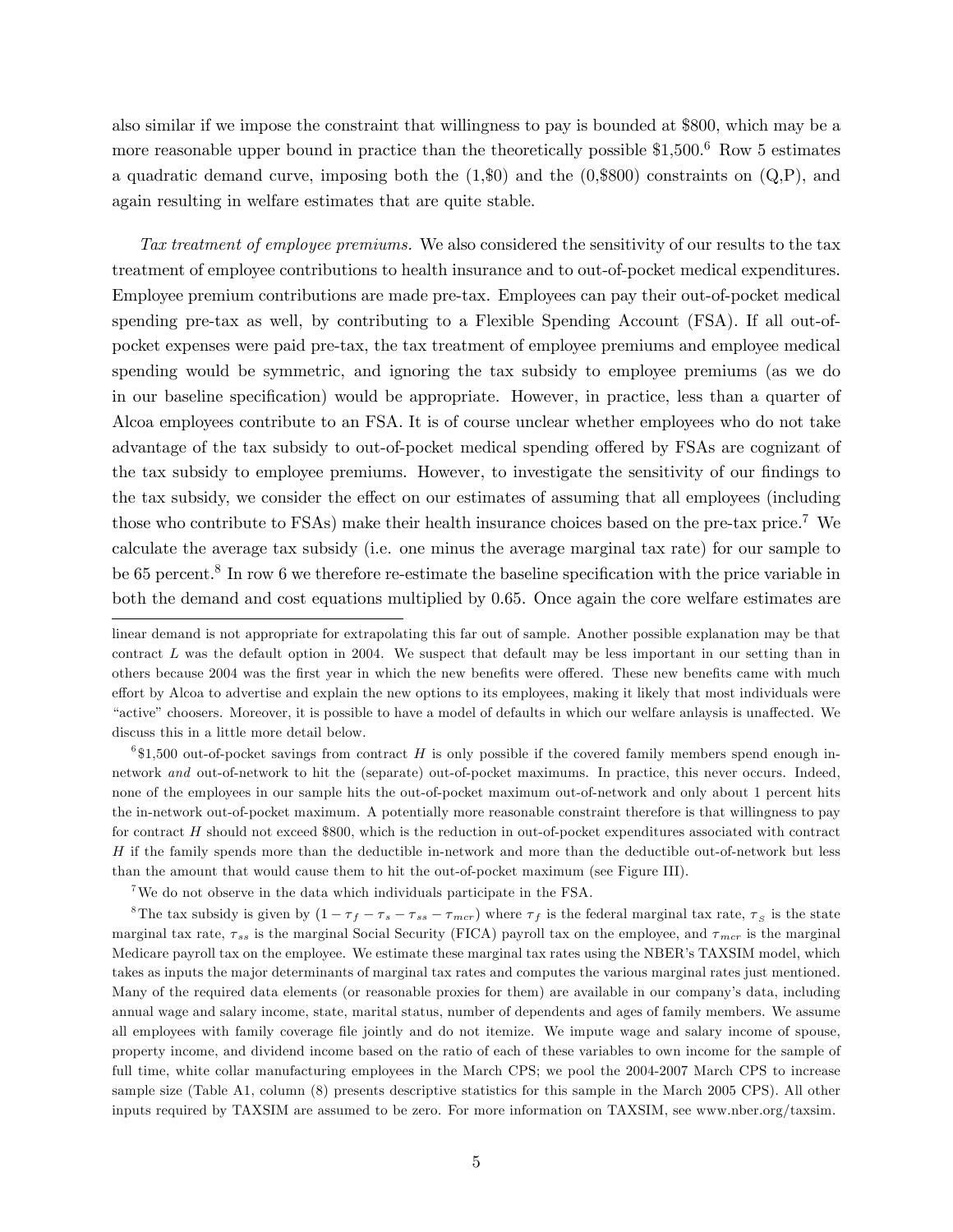not noticeably affected, although naturally our estimates of the equilibrium and efficient allocations (see columns (1) through (4)) shift considerably.

Additional covariates and alternative samples. Our baseline estimates of the demand and cost curves include no covariates in the analysis besides the (relative) price. Only variables that are priced should be controlled for in our analysis of selection and its welfare costs. The fact that, for example, individuals of, say, different incomes or different ages may have different expected medical costs, and that this may affect which plan they choose, is part of the endogenous selection we wish to study, rather than control for, since these characteristics are not priced. However, to allow for the possibility that the price menu may be selected differently across states in a systematic fashion  $(e.g., reflecting differences in healthcare costs across states), in row 7 we include state fixed effects$ in the demand and cost estimates. Although our estimates become somewhat less precise (see Panel B of Table A2), the welfare implications remain quantitatively similar (Panel A). In row 8 we add all of the contemporary employee characteristics (see Table I) as covariates to the demand and cost curves (in addition to the state fixed effects).<sup>9</sup> Once again the results are similar. The fact that the slope of the estimated demand curve remains similar is unsurprising given the evidence in Table I that pricing is orthogonal to these employee characteristics. The fact that the slope of the estimated cost curve remains similar suggests that the adverse selection we detect is not driven by the fact that in our setting the observable characteristics of employees are not priced.<sup>10</sup>

Finally, in row 9 we estimate our baseline specification using all four coverage tiers rather than just employees with family coverage. Since prices vary by coverage tier, we include (de-meaned) indicator variables for the coverage tier in both the demand and cost estimates.<sup>11</sup> The parameter estimates and welfare implications are quite similar to our baseline results.

We also tried restricting our baseline sample, specifically by excluding the 199 individuals who face the \$570 (relative) price, which seem likely to affect the demand estimates. Indeed, we found that eliminating this points substantially reduces the demand elasticity (by about 45%) and it is no longer statistically significant. However, when we do so the average cost curve remains similar. Thus, the steeper demand curve produces a steeper marginal cost curve, exacerbating the welfare costs of inefficient pricing due to selection. As a result, despite the steeper demand curve (which all else equal should reduce welfare costs), our welfare estimate remains roughly the same (\$9.77 compared to \$9.55 in the baseline specification). This type of robustness exercise illustrates that it is the combination of the demand and cost curves that together contribute to the magnitude of

 $^{9}$ In both rows 7 and 8 the covariates are demeaned so that the constant term is comparable across specifications.

 $10$ In this sense, the robustness test on the cost curve is one sided. Had we found that the slope of the cost curve changed once we controlled for unpriced observables, this would not necessarily be a cause for concern. It could simply reflect the fact that much of the selection in our setting is driven by these unpriced observables.

 $11$ The price variable is defined for the chosen coverage tier. As noted earlier, for all employees the prices of contracts in the other coverage tiers are always the same Öxed multiplier of the prices in the family coverage tier. To account for the fact that for "employee only" coverage the deductible and out-of-pocket maximum is half of what it is for the other three coverage tiers, we multiply price  $(p_i)$  and cost  $(c_i)$  by two for the 16% of employees with "employee only" coverage.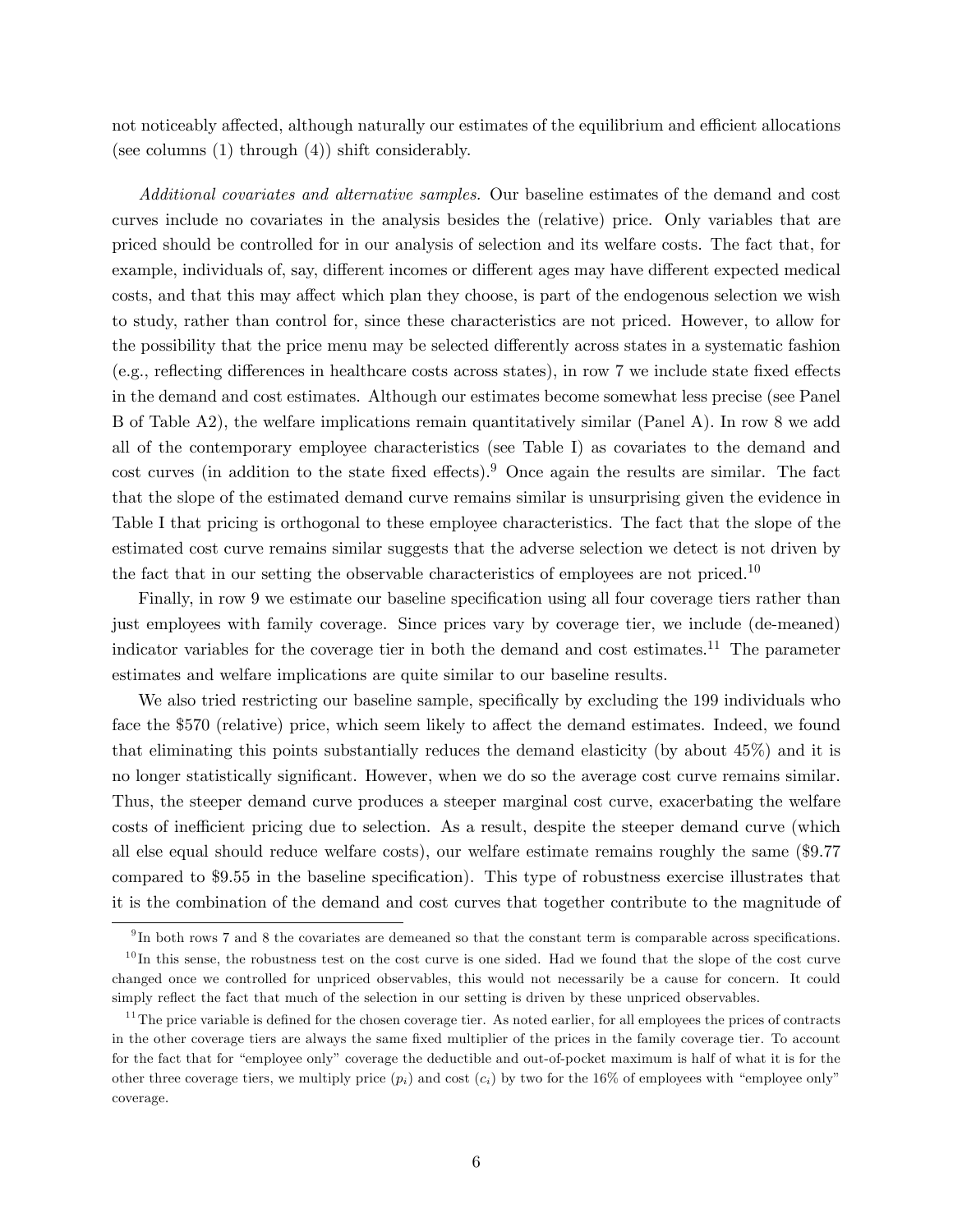the welfare loss.

Possible sample selection. An important potential concern with all of the foregoing analyses is that we limit the sample to only those who choose contract  $H$  or contract  $L$ , and exclude the approximately one-third of salaried employees who chose one of the five other available options. These five other options are an HMO (chosen by about 7% of salaried employees), opting out of any employer-provided coverage (about 8%), two even lower coverage PPO options (3% in the two of them combined), and a Health Reimbursement Account (HRA) PPO option, which combines a high deductible health insurance policy with tax preferred employer contributions that can be used to pay out-of-pocket expenses (approximately  $17\%$ ).<sup>12</sup>

In practice, however, our analysis suggests that our sample selection is unlikely to have important effects on our demand estimates (and, of course, it is irrelevant for the estimate of the cost curve which by design is run on the endogenously selected sample of individuals choosing contract H). In particular, we found that the price of contract H relative to contract L (our key right-handside variable) does not predict whether or not the employee "opts in" to one of the two contracts we study (contract H and contract  $L$ ), as opposed to "opting out" into one of the remaining options. We suspect that this in part reflects the fact that many of the other options (in particular the three with non-trivial market share, the HMO, opting out of insurance, and the HRA) are quite horizontally differentiated.

Table A3 presents some of these findings. The dependent variable in the reported linear regressions is an indicator variable that takes the value of 1 if the employee chose one of the "outside" goods" and 0 if he chose either contract H or contract L. The right-hand-side variable  $p$  is (as before) the relative price of contract H compared to contract L. Column  $(1)$  reports the results for employees with family coverage. We find that a \$100 increase in the (relative) price of contract  $H$ is associated with an economically and statistically insignificant decline (of 0.09 percentage points) in the probability of choosing one of the outside goods. Column (2) shows similar results when all coverage tiers are pooled. A complication with both of these analyses is that because coverage tier is not available for the 8% of the sample who opt out of coverage, these employees are excluded from the analysis. In column (3) therefore we include in the sample the employees who opt out of coverage. However, since coverage tier is not known for these employees we cannot control for coverage tier and, moreover, we can no longer define the price variable based on the coverage tier. We instead assign all employees the family prices regardless of what coverage tier they actually chose (if known).<sup>13</sup> Once again there is no evidence that the relative price of contract H has an

 $12$ The in-network deductibles for the two lower coverage PPO options are \$1,000 and \$1,500. The high deductible HRA PPO has a \$3,000 in-network deductible, but the employee receives \$1,250 tax free from Alcoa each year which can be spent on eligible medical expenses (including but not limited to the planís cost sharing provisions). Unspent funds in the HRA can be rolled over the subsequent years, but any unspent balance is forfeited upon separation from Alcoa. The out-of-pocket maximums of all these options are also higher, but this is largely irrelevant empirically since it is extremely rare (less than 1%) for any employee to hit the out-of-pocket maximum of even the most generous option. Coinsurance rates are the same across all PPOs.

 $13$  Since, as noted, the prices of other coverage tiers are proportional to the family price, this is not an unreasonable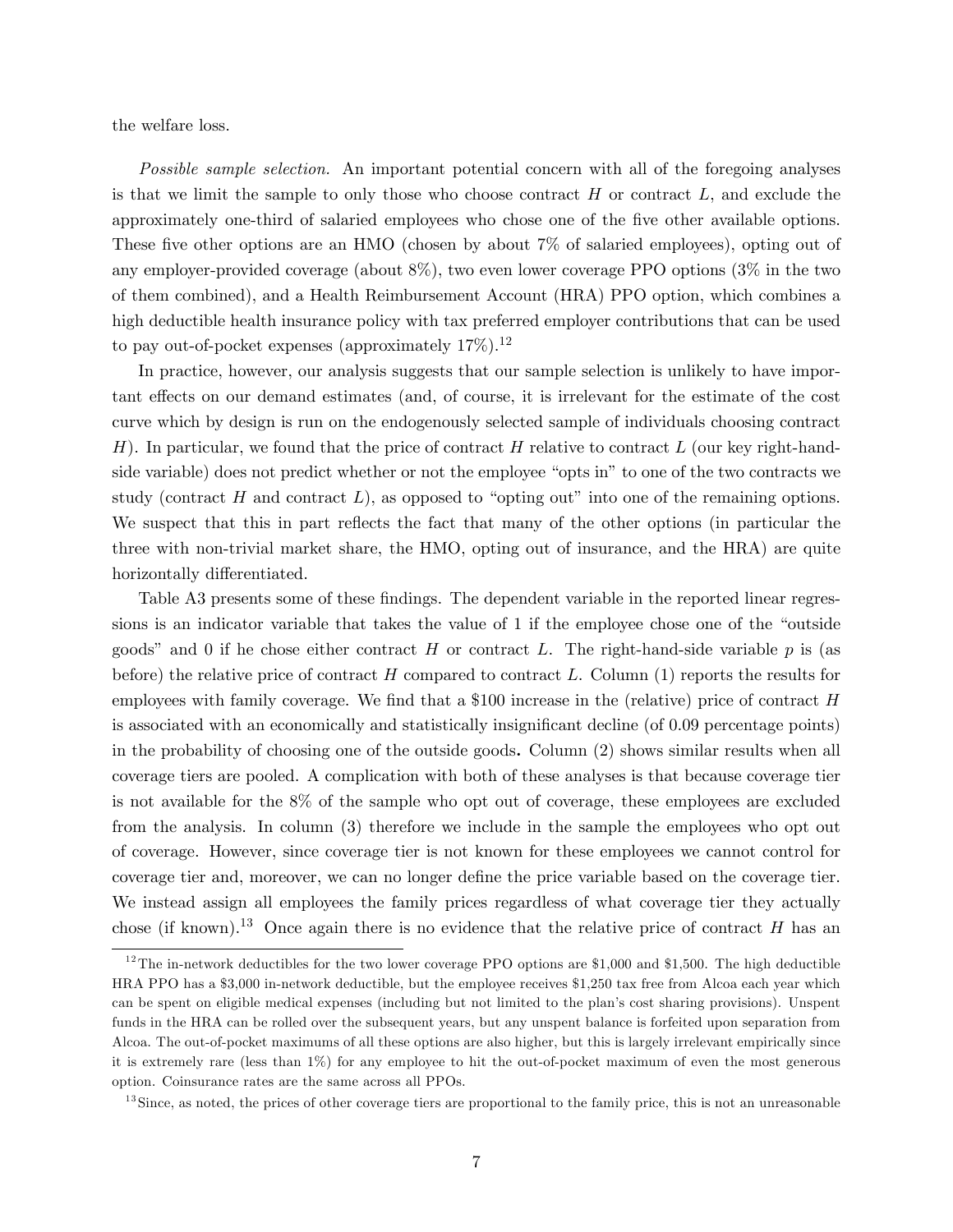economically or statistically significant effect on the probability of choosing the outside good.

## A.3. Extensions

In this section we briefly discuss several extensions to our application, following the discussion of possible extensions to our framework in Sections II and III.

More than two coverage choices. As noted in Section III, it would be conceptually straightforward to extend our empirical analysis to consider more than two choices. However, we face practical obstacles to doing so in our setting. In particular, as is typical in data sets like ours, we do not observe medical expenditures for employees covered by an HMO or who opted out of employer-provided coverage. We therefore cannot estimate the cost curve for these options. It is also difficult to model the demand for these two options, since the prices are not known, nor is it entirely clear how to define the "good" being purchased.<sup>14</sup> We experimented with estimating demand and cost systems for the remaining five PPO options. However, the relatively small sample sizes on the other three PPO options combined with the relatively high multi-collinearity in relative prices among the different PPO options resulted in fairly imprecise (and therefore relatively uninformative) estimates of the demand and cost systems.

Moral hazard. As we discussed in Section III.B, our framework also allows us to easily test for and quantify moral hazard, which is defined by the vertical distance between  $MC^H$  and  $MC^L$ . Moreover, as discussed in Section II.D, when contract  $L$  provides partial coverage (as in our application) moral hazard will affect the welfare analysis. Therefore it is important to examine moral hazard empirically in our setting.

With two partial coverage contracts,  $c_i^H$  is defined as the incremental cost to the insurer of covering employee i with contract  $H$  rather than with contract  $L$  assuming i behaves as if he is covered by contract H. Analogously,  $c_i^L$  is the incremental cost to the insurer of covering employee i with contract  $H$  rather than with contract  $L$  assuming i behaves as if he is covered by contract  $L$ . Our foregoing estimates of  $AC$ , which were estimated on the sample of individuals who chose contract H, therefore gives us  $AC^H$ . And our estimate of MC, using our estimate of  $AC^H$  and our estimate of the demand curve for H (equation (11)), similarly gives us  $MC^H$ . To estimate  $AC^L$ we estimate the same cost equation (equation (12)) but on the sample of individuals who chose contract L. To back out  $MC^L$  from  $AC^L$  we use the demand curve for contract L, i.e. equation (11) estimated with  $D_i$  replaced by  $1 - D_i$ .

We have run this exercise on our baseline sample and were unable to reject the null of no moral hazard (i.e.  $H_0$ :  $MC^L = MC^H$ ). Our estimates were quite imprecise, suggesting that we may lack

approach.

<sup>&</sup>lt;sup>14</sup>The price of the HMO is literally not known, and likely varies across geographic areas. Employees receive a \$1,000 "credit" if they opt out of any coverage. However, without knowing what price they face for purchasing insurance outside the company it is not clear what the true price is. Relatedly, in contrast to the PPO options, the characteristics of the HMO option and any coverage offered outside the firm are not known.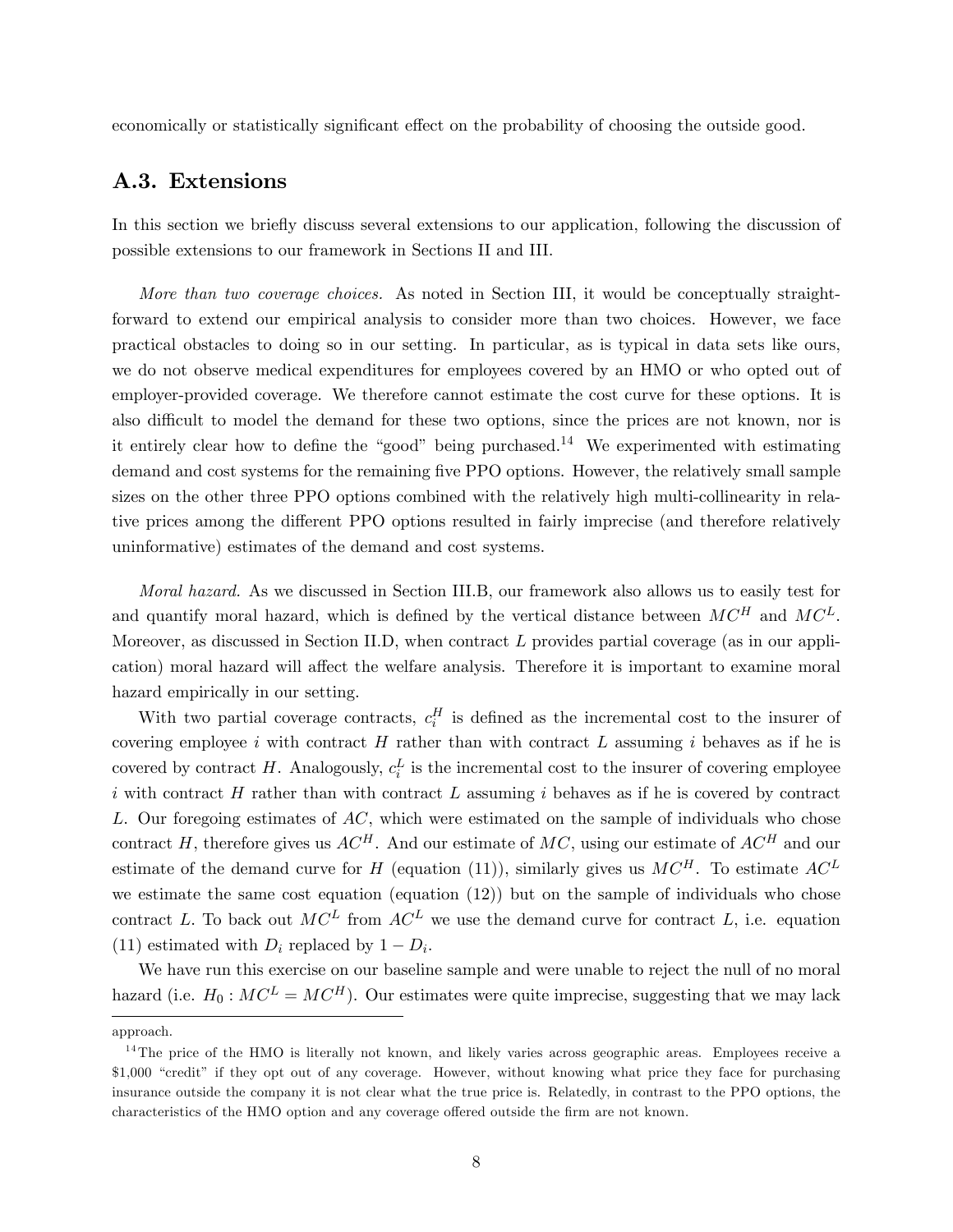sufficient power in our setting to detect moral hazard. This may not be surprising given that the design of the insurance contracts in our setting (see Figure III) should make moral hazard primarily affect those employees who expect to spend less than the contract  $L$  deductible. In practice, this is likely to be a small fraction of our data.<sup>15</sup>

As a different way to make this point, we applied the widely used moral hazard estimate of Manning et al.  $(1987)^{16}$  from the Rand Health Insurance Experiment to the total spending of each employee covered by contract  $H$ . We assumed a price effect which is based on the change in the marginal cost-sharing this employee would face under contract  $L$  compared to contract  $H$ , holding his realized (rather than expected) spending fixed. This back-of-the-envelope calculation led to an average change in insurer's cost of  $3\%$ , driven by the fact that three quarters of the employees did not experience any change in marginal cost sharing. In light of this, we find it unsurprising that it is hard to detect moral hazard in this setting.

Departures from revealed preference. As we noted at the outset, our approach to welfare analysis has relied on revealed preferences. It is possible to use our framework for welfare analysis when we are not willing to assume revealed preferences, although this would require specification of the precise alternative choice model and how it maps to welfare. Some "behavioral" models are easily translated to our approach. Consider, for example, the possible role of defaults. The default option in our setting is contract L. If one believes that there is a (constant) fraction  $\alpha$  of the sample who always chooses the default, then it is possible to implement our approach, and perform welfare analysis on the remaining  $1 - \alpha$  share of the sample, who are "active" choosers.

 $15$ Considering in-network spending, there are  $9\%$  of the employees in our baseline sample who spend less than the contract L (in-network) deductible of \$500. Out-of-network spending would increase this share (but not by much).

<sup>&</sup>lt;sup>16</sup> Manning, Willard G., Joseph P. Newhouse, Naihua Duan, Emmett B. Keeler, Arleen Leibowitz, and M. Susan Marquis, "Health insurance and the demand for medical care: Evidence from a randomized experiment," American Economic Review, 77 (1987), 251-277.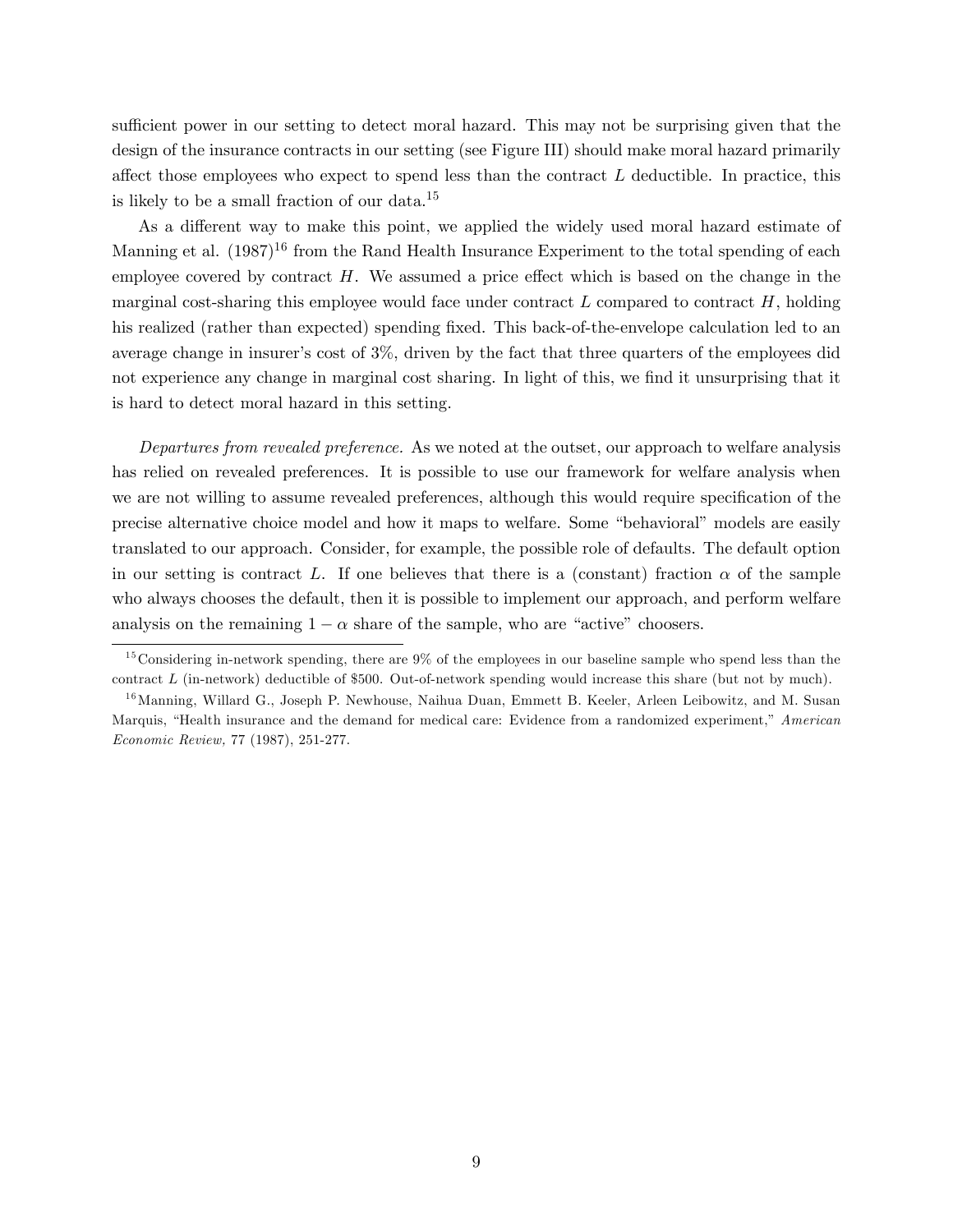|                                                                     |                            |                            | 2004 Company Data                                     |                                                               | <b>March 2005 CPS</b>                                    |                            |                            |                                               |
|---------------------------------------------------------------------|----------------------------|----------------------------|-------------------------------------------------------|---------------------------------------------------------------|----------------------------------------------------------|----------------------------|----------------------------|-----------------------------------------------|
|                                                                     | All employees              | Only salaried<br>employees | Only salaried<br>employees with new<br>benefit design | Col. (3) limited to<br>only employees<br>who chose $H$ or $L$ | Col. (4) limited to<br>employees with<br>family coverage | All full-time<br>employees | Only in<br>manufacturing   | White collar<br>employees in<br>manufacturing |
|                                                                     | (1)                        | (2)                        | (3)                                                   | (4)                                                           | (5)                                                      | (6)                        | (7)                        | (8)                                           |
| Number of Individuals                                               | 36,814                     | 11,964                     | 11,325                                                | 7,263                                                         | 3,779                                                    | 83,118                     | 11,178                     | 4,688                                         |
| <b>Fraction Male</b><br><b>Fraction White</b><br>Fraction unionized | 0.78<br>0.77<br>0.33       | 0.73<br>0.87<br>0.00       | 0.73<br>0.86<br>0.00                                  | 0.77<br>0.86<br>0.00                                          | 0.86<br>0.86<br>0.00                                     | 0.58<br>0.82<br>0.13       | 0.70<br>0.82<br>0.14       | 0.64<br>0.86<br>0.04                          |
| Age<br>Mean<br>Std. Deviation<br>Median                             | 44.24<br>9.86<br>45        | 44.51<br>9.22<br>45        | 44.50<br>9.21<br>45                                   | 45.17<br>9.12<br>46                                           | 42.66<br>7.22<br>43                                      | 41.39<br>12.33<br>41       | 42.13<br>11.45<br>42       | 42.87<br>10.88<br>43                          |
| Tenure with company (years)<br>Mean<br>Std. Deviation<br>Median     | 13.23<br>10.28<br>11       | 13.26<br>9.95<br>12        | 13.23<br>9.96<br>12                                   | 13.69<br>10.01<br>13                                          | 12.70<br>8.93<br>12                                      | n/a<br>n/a<br>n/a          | n/a<br>n/a<br>n/a          | n/a<br>n/a<br>n/a                             |
| Annual Salary (current \$US)<br>Mean<br>Std. Deviation<br>Median    | 53.103<br>47,642<br>47,283 | 71,622<br>77,936<br>60,484 | 72,821<br>79,373<br>61,433                            | 74.017<br>91,530<br>61,822                                    | 80,999<br>112,790<br>66,335                              | 41,869<br>47,955<br>32,000 | 46,195<br>45,435<br>35,000 | 63,157<br>58,072<br>50,000                    |

#### Table A1: Summary statistics

Columns (1) to (5) present summary statistics for different cuts of the 2004 Alcoa employees. Column (1) presents statistics for all active employees in our sample, column (2) for salaried employees only. Column (3) looks at a slightly smaller group of salaried employees who faced the new benefit design, and column (4) further restricts attention to salaried employees who chose either contract  $H$  or contract  $L$  (who are the primary focus of our analysis). Column (5) further limits the analysis to those who chose family coverage; this sample is used to generate our baseline estimates. For comparison, columns  $(6)$  to  $(8)$  present summary statistics for full time employees (defined as those who on average worked 35 or more hours per week in the previous year) in the March 2005 CPS. Column (6) shows all full time employees, column (7) shows all full time employees in manufacturing industries, and column (8) shows all full time white collar employees (defined based on occupation codes) in manufacturing industries; in these three columns we use CPS sampling weights ("earning weights" for the union variable, and "person weights" for all others).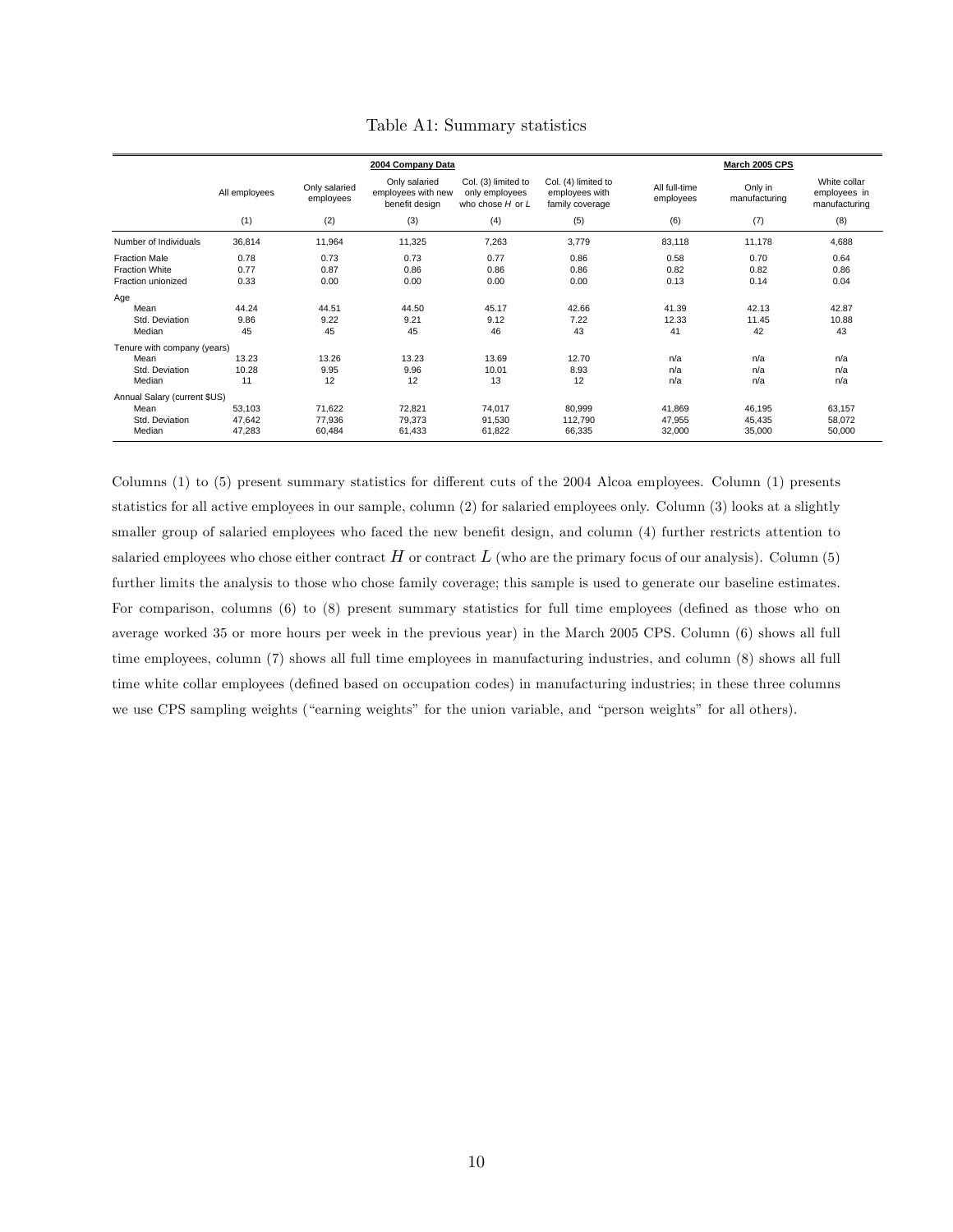### Table A2: Robustness

#### **Panel A: Welfare estimates from differe**

|                               |                                                                                                                                                                                                                                                                                                                  | Competitive<br>Equilibrium       |                                      |                                  | <b>Efficient Allocation</b>          |                                                                    | Welfare cost of Adverse Selection                                         |                                                                      |                                                                   |  |
|-------------------------------|------------------------------------------------------------------------------------------------------------------------------------------------------------------------------------------------------------------------------------------------------------------------------------------------------------------|----------------------------------|--------------------------------------|----------------------------------|--------------------------------------|--------------------------------------------------------------------|---------------------------------------------------------------------------|----------------------------------------------------------------------|-------------------------------------------------------------------|--|
|                               |                                                                                                                                                                                                                                                                                                                  | Q<br>(1)                         | P<br>(2)                             | Q<br>(3)                         | P<br>(4)                             | In dollar terms<br>(per market<br>participant) <sup>a</sup><br>(5) | Relative to<br>social cost of<br>efficient<br>subsidy <sup>b</sup><br>(6) | Relative to<br>welfare cost of<br>mandating<br>contract $H^c$<br>(7) | Relative to<br>total<br>achievable<br>welfare <sup>d</sup><br>(8) |  |
|                               |                                                                                                                                                                                                                                                                                                                  |                                  |                                      |                                  |                                      |                                                                    |                                                                           |                                                                      |                                                                   |  |
|                               | Baseline (family coverage, no state fixed-effects)                                                                                                                                                                                                                                                               | 0.617                            | 463.51                               | 0.756                            | 263.94                               | 9.55                                                               | 21.1%                                                                     | 32.4%                                                                | 3.4%                                                              |  |
| $\overline{2}$<br>3<br>4<br>5 | Robustness to demand estimates<br>Probit demand<br>Linear demand, constrained to go through $(Q, P) = (1, $0)$<br>Linear demand, constrained to go through $(Q, P) = (0, $800)$<br>Quadratic demand, constrained to go through (1,\$0) and (0,\$800)                                                             | 0.619<br>0.612<br>0.562<br>0.587 | 463.59<br>463.56<br>463.59<br>463.58 | 0.790<br>0.750<br>0.688<br>0.738 | 187.85<br>299.04<br>387.90<br>343.51 | 11.32<br>7.81<br>3.30<br>5.00                                      | 17.3%<br>21.1%<br>21.1%<br>18.8%                                          | 31.6%<br>30.2%<br>16.4%<br>45.6%                                     | 3.5%<br>3.4%<br>3.4%<br>4.5%                                      |  |
| 6                             | Robustness to tax subsidy<br>Baseline specification, but accouting for pre-tax premiums                                                                                                                                                                                                                          | 0.389                            | 514.49                               | 0.567                            | 348.53                               | 7.71                                                               | 27.3%                                                                     | 16.8%                                                                | 9.8%                                                              |  |
| $\overline{7}$<br>8<br>9      | Robustness to sample and source of variation<br>State fixed-effects included (in both demand and cost regressions)<br>State fixed-effects and demographics included (in both regressions)<br>All coverage tiers, no state fixed-effects <sup>e</sup><br>10 Baseline specification, without the \$570 price group | 0.622<br>0.641<br>0.593<br>0.641 | 460.16<br>440.00<br>434.20<br>460.57 | 0.699<br>0.724<br>0.704<br>0.740 | 341.40<br>306.67<br>244.83<br>202.09 | 3.65<br>4.42<br>7.67<br>9.77                                       | 14.6%<br>15.3%<br>19.2%<br>17.0%                                          | 6.5%<br>9.2%<br>14.2%<br>14.5%                                       | 1.2%<br>1.3%<br>2.5%<br>1.8%                                      |  |

**Panel B: Parameter estimates from different specifications**

|                                                                                  | Demand Equation |           |              |             | Average Cost Equation<br>delta |           |                                |           |
|----------------------------------------------------------------------------------|-----------------|-----------|--------------|-------------|--------------------------------|-----------|--------------------------------|-----------|
|                                                                                  | alpha           |           |              | beta        |                                |           | gamma                          |           |
|                                                                                  | Coeff.          | Std. Err. | Coeff.       | Std. Err.   | Coeff.                         | Std. Err. | Coeff.                         | Std. Err. |
| Baseline (family coverage, no state fixed-effects)                               | 0.940           | (0.123)   | $-0.00070$   | (0.00032)   | 391.7                          | (26.8)    | 0.155                          | (0.064)   |
| Robustness to demand estimates                                                   |                 |           |              |             |                                |           |                                |           |
| 2 Probit demand                                                                  | 1.149           | (0.316)   | $-0.00183$   | (0.00080)   |                                |           | ------ same as Baseline ------ |           |
| 3<br>Linear demand, constrained to go through $(Q, P) = (1, $0)$                 | 1.000           | (imposed) | $-0.00084$   | (0.00005)   |                                |           | ------ same as Baseline ------ |           |
| Linear demand, constrained to go through $(Q, P) = (0, $800)$<br>4               | 1.333           | (imposed) | $-0.00167$   | (0.00005)   |                                |           | ------ same as Baseline ------ |           |
| 5 Quadratic demand, constrained to go through (1,\$0) and (0,\$800) <sup>†</sup> | 1.000           | (imposed) | $-0.00039$   | (imposed)   |                                |           | ------ same as Baseline ------ |           |
|                                                                                  |                 |           | $-1.1E - 06$ | $(1.2E-07)$ |                                |           |                                |           |
| Robustness to tax subsidy                                                        |                 |           |              |             |                                |           |                                |           |
| 6 Baseline specification, but accouting for pre-tax premiums                     | 0.940           | (0.123)   | $-0.00107$   | (0.00048)   | 391.7                          | (26.8)    | 0.239                          | (0.098)   |
| Robustness to sample and source of variation                                     |                 |           |              |             |                                |           |                                |           |
| State fixed-effects included (in both regressions)                               | 0.919           | (0.167)   | $-0.00065$   | (0.00040)   | 414.8                          | (37.0)    | 0.099                          | (0.090)   |
| State fixed-effects and demographics included (in both regressions)<br>8         | 0.917           | (0.170)   | $-0.00063$   | (0.00040)   | 394.5                          | (36.9)    | 0.104                          | (0.091)   |
| All coverage tiers, no state fixed-effects <sup>e</sup><br>9                     | 0.848           | (0.109)   | $-0.00059$   | (0.00032)   | 374.8                          | (22.8)    | 0.137                          | (0.062)   |
| 10 Baseline specification, without the \$570 price group                         | 0.818           | (0.195)   | $-0.00038$   | (0.00050)   | 406.3                          | (34.0)    | 0.118                          | (0.081)   |
|                                                                                  |                 |           |              |             |                                |           |                                |           |

Table reports results from alternative specifications. Panel B reports parameter estimates, and Panel A reports the (corresponding) implications for welfare analysis. Row 1 replicates the results from the baseline specification (as in Table III), rows 2-5 report specifications that change the functional form of demand. Row 6 re-estimates the baseline specification with the price in both the demand and cost equation multiplied by 0.65 (one minus the average marginal tax rate in the sample). Row 7 includes state fixed effects in both the demand and cost equations, and row 8 also controls for employee characteristics (listed in Table I). Row 9 increases the sample to include employees in all four coverage tiers. Row 10 tries to assess sensitivity to dropping the \$570 price group, which is the greatest outlier (see Figure V). Standard errors (in parentheses) allow for an arbitrary variance-covariance matrix within each state.

 $^a$  Graphically, this is the area of triangle CDE (see Figure I).

 $^b$  This is triangle CDE divided by  $0.3 Q_{eff} (P_{eq}-P_{eff}).$ 

 $c$  Graphically, this is the area of triangle CDE divided by the area of triangle EGH (see Figure I).

 $d$  Graphically, this is the area of triangle CDE divided by the area of triangle ABE (see Figure I).

 $e$  N=7,263 for demand analysis, 4,622 for cost analysis; mean dependent variables are 0.64 (D) and \$424 (c), respectively. We include (de-meaned) indicator variables for the coverage tier in both the demand and cost equations (not shown); we multiply  $p$  and  $c$  by two for employees in the "employee only" coverage tier.

 $^f$  In the quadratic demand specification, the top reported coefficient of beta is the coefficient on the linear term, while the second is the coefficient on the quadratic term.